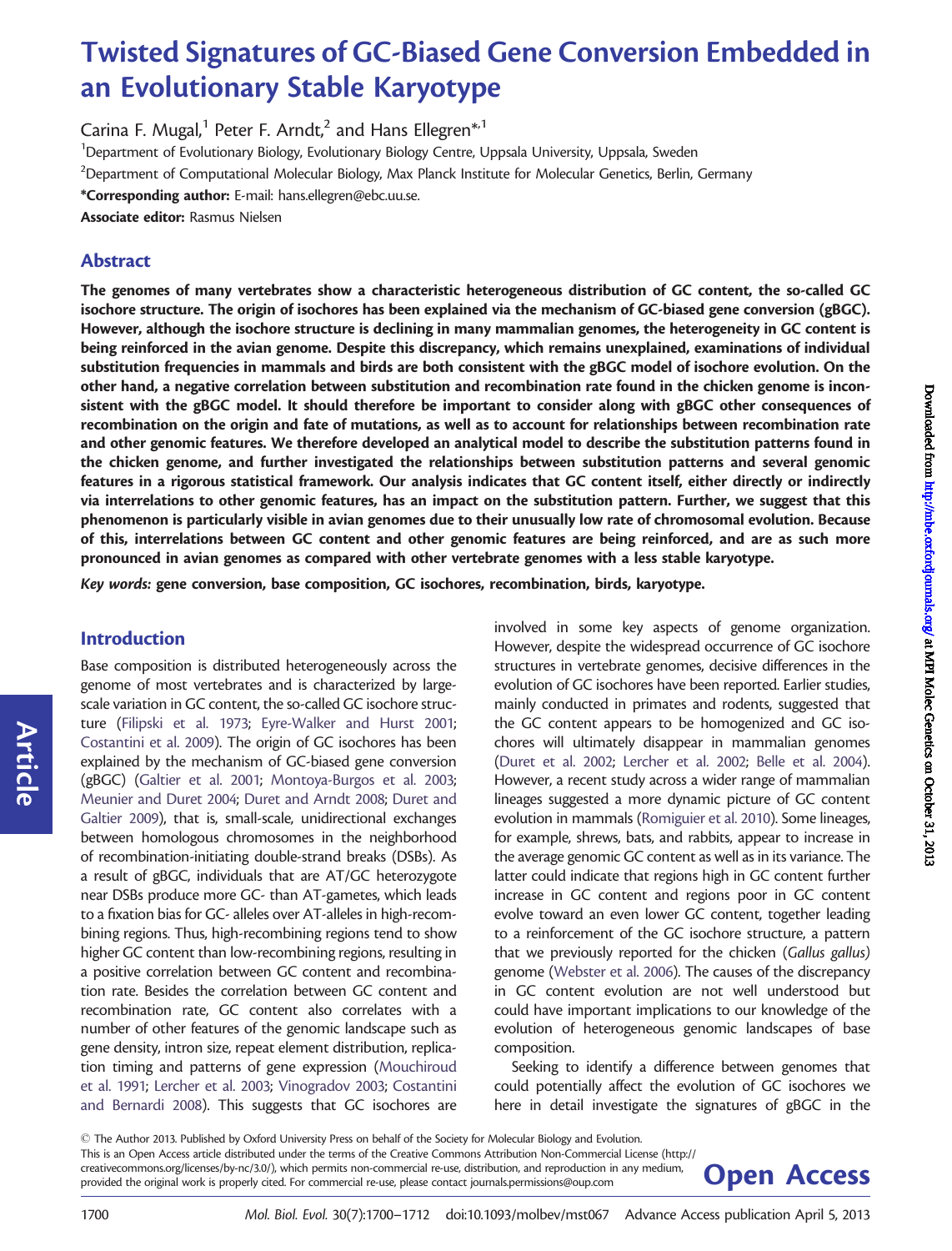chicken genome (as one representative of a genome showing a reinforcement of the isochore structure) as a complement to detailed investigations of gBGC in the human genome (as one representative of a genomes showing an erosion of the isochore structure). Also, we elaborate on a previously reported negative relationship between nucleotide substitution rate and recombination rate in the chicken genome ([Mugal et al. 2013\)](#page-12-0), which contradicts some previous suggestions of a mutagenic effect of recombination ([Hellmann et al.](#page-11-0) [2003,](#page-11-0) [Hicks et al. 2010\)](#page-12-0). First, we highlight that many genomic features are strongly correlated with each other in the chicken genome. We then perform an in-depth statistical analysis of impacts of genomic features on nucleotide substitutions patterns, which we complement by an analytical model of gBGC that captures interrelationships between genomic features. In addition, a comparison of signatures of gBGC in chicken and turkey shows that signatures of gBGC are more strongly conserved in evolutionary stable regions than in unstable regions. This latter finding triggers the hypothesis that genome stability constitutes a key aspect in base composition evolution. Finally, we note that the avian karyotype is more stable compared with the mammalian karyotype ([Burt et al. 1999](#page-11-0); [Shetty](#page-12-0) [et al. 1999;](#page-12-0) [Ellegren 2010](#page-11-0)), which together with our findings raises the argument that the discrepancies in GC content evolution between birds and at least some mammalian lineages are related to differences in karyotype stability.

## Results

# The Impact of Recombination Rate on Nucleotide Substitution Patterns

We estimated chicken-specific nucleotide substitution rates in nonoverlapping 1 Mb windows using whole-genome alignments of chicken, turkey (Meleagris gallapavo) and zebra finch (Taeniopygia guttata). The estimates fell in the range between 0.024 and 0.058 substitutions per site along the chicken branch, with a mean of 0.036. For our analysis, we restricted the data to a set of 880 windows of 1 Mb for which estimates of the six genomic features, recombination rate, GC content, gene density, repeat density, CpG island (CGI) coverage, and distance to telomere were available. We first investigated the relationships among these features by computing pair-wise and partial correlations, where in the partial correlations we controlled for all the remaining factors ([table 1](#page-2-0)). This revealed that all of the considered genomic features are interrelated with each other. In particular, it showed strong relationships between genomic features and GC content. Correlations between explanatory variables will create difficulties in all kind of regression-like analysis. Inferences about causal relationships based on multilinear regression (MLR) analysis therefore need to be made carefully, and additional analysis, which takes into account correlations between explanatory variables, will be necessary.

We thus performed standard MLR, partial correlation analysis, and principal component (PC) regression (PCR) using nucleotide substitution rate as response variable and the six genomic features as candidate explanatory variables. The results are summarized in [table 2](#page-2-0). Both MLR and PCR showed

that the total amount of variance explained was 42.1% and the overall picture was similar between all three kinds of analysis, though the relative importance of the genomic features on substitution rate variation showed some slight differences. The MLR and partial correlation analysis identified a strong negative impact of GC content and the distance to telomere and a strong positive impact of repeat density. The impact of recombination rate and gene density was weak but statistically significant, whereas CGI coverage showed a negligible impact on substitution rate variation. Note that adding chromosome length as explanatory variable did not change the overall picture [\(supplementary table S1,](http://mbe.oxfordjournals.org/lookup/suppl/doi:10.1093/molbev/mst067/-/DC1) [Supplementary](http://mbe.oxfordjournals.org/lookup/suppl/doi:10.1093/molbev/mst067/-/DC1) [Material](http://mbe.oxfordjournals.org/lookup/suppl/doi:10.1093/molbev/mst067/-/DC1) online). The only obvious difference introduced by incorporating chromosome length was that the impact of distance to telomere, which itself could be considered an indirect measure of chromosome length, was canceled by the effect of chromosome length. Such lack of impact might at first glance appear unexpected, as previous studies have indicated that substitution rate depends on chromosome length [\(Axelsson et al. 2005\)](#page-11-0). However, correlations are transitive relations. Thus, a correlation between chromosome size and genomic features together with a correlation between these genomic features and substitution rate will lead to a correlation between chromosome size and substitution rate, even if noncausative in nature. As such, chromosome size does not constitute an additional causative variable and therefore does not change the overall picture in an MLR setup. Adding quadratic terms of recombination rate and GC content in the MLR analysis suggests that GC content is nonlinearly related to substitution rate. Log-transformed data of recombination rate on the other hand seem to be reflected by a linear relationship to substitution rate [\(supple](http://mbe.oxfordjournals.org/lookup/suppl/doi:10.1093/molbev/mst067/-/DC1)[mentary table S2](http://mbe.oxfordjournals.org/lookup/suppl/doi:10.1093/molbev/mst067/-/DC1), [Supplementary Material](http://mbe.oxfordjournals.org/lookup/suppl/doi:10.1093/molbev/mst067/-/DC1) online).

The relative importance of the six genomic features on substitution rate variation was similar in PCR, but the analysis further accentuated the problems due to correlations between the explanatory variables. In PCR, the grouping of explanatory variables into PCs is based on correlations of explanatory variables and the direction of impact of the explanatory variables will reflect the direction of impact of the true causative variable(s) that contribute(s) to a particular PC. [Figure 1](#page-2-0) shows that the contribution of the six genomic features on substitution rate variation can basically be split up into two independent parts, represented by PC 1 and PC 4, which together explained 38.3% of the variation in nucleotide substitution rate. PC 1 reflected a positive relationship between repeat density and substitution rate and between distance to telomere and substitution rate. The relationship between the four remaining genomic features that contribute to PC 1 (recombination rate, GC content, gene density, and CGI coverage) and substitution rate was negative. PC 4 reflected a positive relationship between repeat density and substitution rate (we will not deal with this aspect further but note the potential connection to replication fork arrest in repeats attracting error prone repair; [McDonald et al. 2011\)](#page-12-0), and a negative relationship between distance to telomere and substitution rate. Note that PC 1, which all six genomic features build up, constituted the main explanatory variable and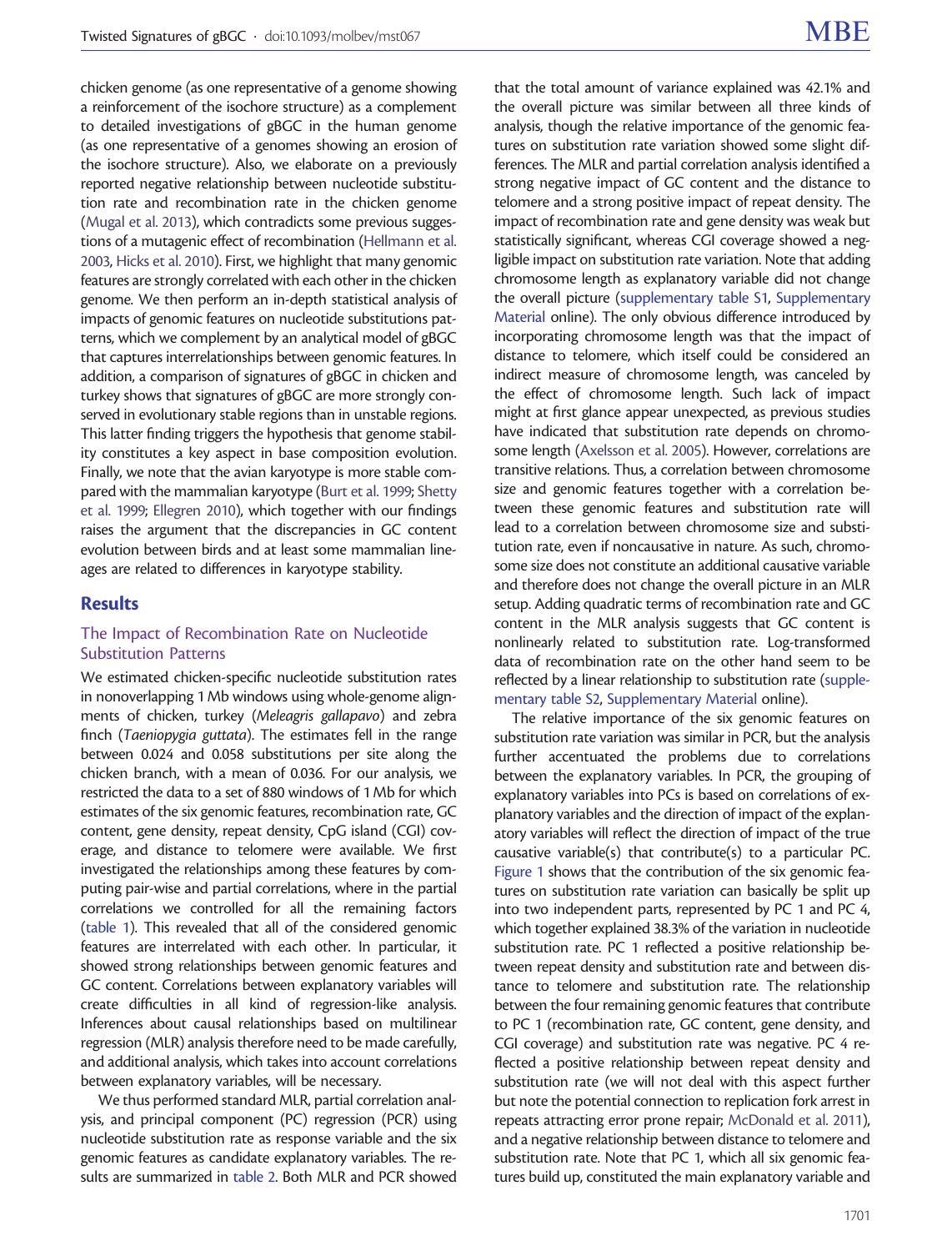|                           | Recombination<br>Rate | GC<br>Content | Gene<br><b>Density</b> | Repeat<br><b>Density</b> | <b>CGI</b><br>Coverage | Distance to<br><b>Telomere</b> |
|---------------------------|-----------------------|---------------|------------------------|--------------------------|------------------------|--------------------------------|
| <b>Recombination rate</b> |                       | 0.60          | 0.46                   | $-0.37$                  | 0.30                   | $-0.30$                        |
| <b>GC</b> content         | 0.40                  |               | 0.73                   | $-0.57$                  | 0.52                   | $-0.46$                        |
| Gene density              | 0.05                  | 0.47          |                        | $-0.49$                  | 0.60                   | $-0.35$                        |
| Repeat density            | $-0.03$               | $-0.23$       | $-0.07$                |                          | $-0.41$                | 0.47                           |
| CGI coverage              | $-0.04$               | 0.10          | 0.37                   | $-0.12$                  |                        | $-0.29$                        |
| Distance to telomere      | $-0.02$               | $-0.18$       | 0.01                   | 0.28                     | 0.03                   |                                |

<span id="page-2-0"></span>Table 1. Pair-Wise Correlations (above the Diagonal) and Partial Correlations (below the Diagonal) between the Six Genomic Features Used as Candidate Explanatory Variables for Variation in Nucleotide Substitution Rate.

NOTE.—Values significant at a P value threshold of 0.001 are underlined.

Table 2. Estimates and Statistical Significance (P Value) of the MLR Analysis for the Six-Candidate Explanatory Variables of Nucleotide Substitution Rate (Columns 1 and 2).

|                      | <b>Estimate</b>        | P Value                   | <b>Partial Correlation</b> | % Variance      |
|----------------------|------------------------|---------------------------|----------------------------|-----------------|
|                      |                        |                           | Coefficient                | Explained (PCR) |
| Recombination rate   | $-4.47 \times 10^{-4}$ | $5.9 \times 10^{-3}$ **   | $-0.09$                    | 4.59            |
| <b>GC</b> content    | $-2.12 \times 10^{-3}$ | $<$ 10 <sup>-15</sup> *** | $-0.30$                    | 8.02            |
| Gene density         | $6.09 \times 10^{-4}$  | $2.8\times10^{-3}$ **     | 0.10                       | 6.55            |
| Repeat density       | $2.22 \times 10^{-3}$  | $\leq 10^{-15***}$        | 0.41                       | 11.74           |
| CGI coverage         | $1.54 \times 10^{-4}$  | $3.5 \times 10^{-1}$      | 0.03                       | 4.88            |
| Distance to telomere | $-9.60 \times 10^{-4}$ | $3.8 \times 10^{-10***}$  | $-0.21$                    | 6.31            |

NOTES.—P values are marked with asterisks to highlight their significance level, where double and triple asterisks indicate P values below a threshold of 0.01 and 0.001, respectively. Column 3 lists partial correlation coefficients, where statistical significance is identical to the MLR analysis. Column 4 lists the amount of variation explained by each of the explanatory variables according to PCR.



FIG. 1. Amount of variation in nucleotide substitution rate explained by the different explanatory variables based on PCR analysis. Left larger panel: PCR analysis of total substitution rate. Right smaller panels: PCR analysis of W  $\rightarrow$  S, S  $\rightarrow$  W, W  $\rightarrow$  W, and S  $\rightarrow$  S nucleotide substitution rates. The height of each bar represents how much of the variance in nucleotide substitution rate is explained by the corresponding PC. The size of each colored area is proportional to the relative contribution of the respective genomic feature within each PC.

thus any of the six features could constitute the causative explanatory variable. Even if the PCR did not provide much information on the causative explanatory variable, the analysis showed that the compound effect of all six genomic features, represented by PC 1, led to a negative relationship between nucleotide substitution rate and recombination

rate. PC 4 suggested that after correction for the impact of PC 1, there was a negative impact of distance to telomere on nucleotide substitution rate.

The negative relationship between nucleotide substitution rate and recombination rate seems not only contradictory to a mutagenic effect of recombination, but given that the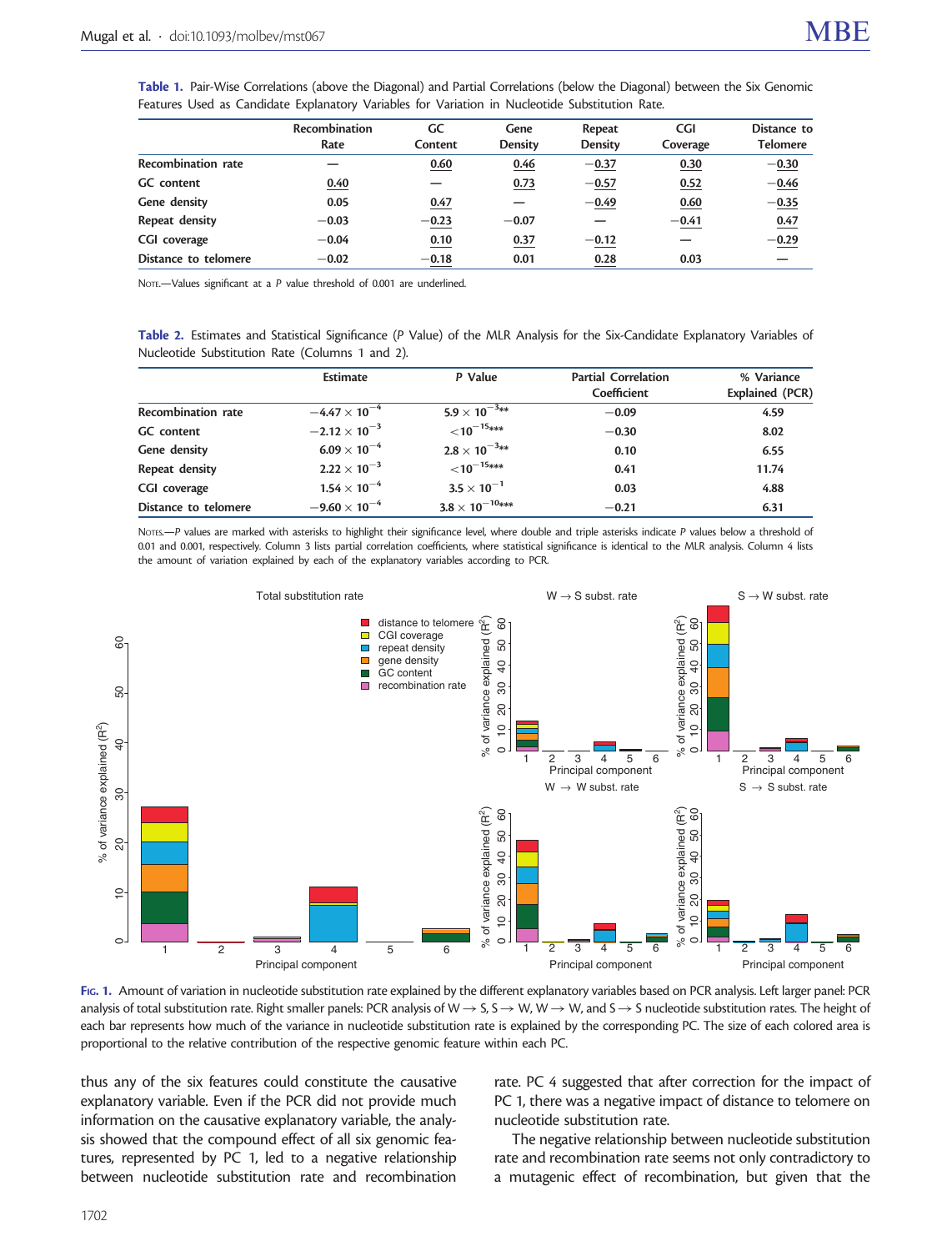current GC content is not at equilibrium might also contradict a model of gBGC. To explore this further, we first obtained the genome-wide averages of current and equilibrium GC content (GC\*). Although the current GC content was 0.40,  $GC^*$  was estimated at 0.48, indicating that at the genome-level chicken seems to be increasing in GC content. When looking at the regional level, where GC content ranges between 0.32 and 0.54, we found a strong positive correlation between GC content and  $GC^*$  ( $r = 0.81$ , P value  $< 1e-15$ ). Notably, the slope between GC\* versus current GC content was significantly greater than 1 (slope = 1.65, P value  $<$ 1e-15; fig. 2), indicating an ongoing reinforcement of the isochore structure in the chicken genome, as previously reported by [Webster et al. \(2006\).](#page-12-0) Thus, at the regional level the chicken genome is not at equilibrium of the mutation and gBGC process and consequently gBGC would lead to a positive relationship between nucleotide substitution rate and recombination rate, contradictory to the patterns found in chicken. To examine this in more detail, we computed pairwise correlation coefficients between recombination rate and total nucleotide substitution rate  $(r=-0.39)$ ,  $W \rightarrow S$  $(r = 0.27)$ ,  $S \to W$   $(r = -0.60)$ ,  $S \to S$   $(r = -0.34)$ , and  $W \rightarrow W$  ( $r = -0.50$ ; all P values < 1e-15; [fig. 3](#page-4-0)) nucleotide substitution rates. In agreement with a model of gBGC, the correlation was positive for  $W \rightarrow S$  substitution rate and negative for  $S \rightarrow W$  substitution rate, that is, with the propensity for  $W \rightarrow S$  versus  $S \rightarrow W$  substitutions increasing with increasing recombination rate. On the other hand, the negative correlations between recombination rate and  $S \rightarrow S$ , W  $\rightarrow$  W and total substitution rates cannot be explained by a model of gBGC.

In separate PCR analyses with each of  $W \rightarrow S$ ,  $S \rightarrow W$ ,  $S \rightarrow S$ , and  $W \rightarrow W$  nucleotide substitution rates as response variable ([fig. 1](#page-2-0)), the amount of variance explained was 19.3%, 77.6%, 62.2%, and 38.3%, respectively. In all four cases, PC 1



FIG. 2. Pair-wise relationship between GC\* and current GC content. The black solid line represents the linear regression line fitted to the data. The red dashed line represents the bisecting line of the first quadrant  $(x = y)$ .

and PC 4 again made up the main contribution to substitution rate variation. For  $S \rightarrow W$ ,  $S \rightarrow S$ , and  $W \rightarrow W$  nucleotide substitution rates, the direction of the relationships was the same as for total substitution rate. However, and in agreement with a model of gBGC, the direction of the relationship between each of the six genomic features that contribute to PC 1 and  $W \rightarrow S$  substitution rate was opposite to that of total nucleotide substitution rate. This strongly suggests that the impact of recombination rate on  $W \rightarrow S$  substitution rate via the mechanism of gBGC is strong enough to counteract the otherwise negative relationship between substitution rate and recombination rate. Moreover, because of the strong correlations between recombination rate and the other features that contribute to PC 1, recombination rate drags the other features with it, leading to opposite directions of relationships in all cases. The presence of contradictory forces led to an overall decrease in the amount of variation explained, that is, 77.6% for S  $\rightarrow$  W versus 19.3% for W  $\rightarrow$  S substitution rate. The direction of relationships in PC 4, to which recombination rate did not contribute significantly, was the same for  $W \rightarrow S$ ,  $S \rightarrow W$ ,  $S \rightarrow S$ , and  $W \rightarrow W$  nucleotide substitution rates as it was for the total substitution rate. In summary, the PCR analysis illustrated that gBGC has an impact on the nucleotide substitution pattern, but that there is an additional force that counteracts the impact of gBGC in case of  $W \rightarrow S$  substitutions and leads to negative correlations between recombination rate and total nucleotide substitution rate as well as between recombination rate and  $S \rightarrow S$  and  $W \rightarrow W$  substitution rates. In addition, it seems to reinforce the negative correlation between recombination rate and  $S \rightarrow W$  substitution rate.

### An Extended Model of gBGC

In the following and complementary to the statistical analysis of substitution patterns, we describe the patterns of gBGC in the chicken genome by an extended model of GC content evolution that also comprises other influences than just the local recombination rate. We first introduce a model of gBGC, which we refer to as the classical model of gBGC and which describes the impact of recombination rate and GC content, via gBGC, on total nucleotide substitution rate. The model distinguishes among  $W \rightarrow S$ ,  $S \rightarrow W$ ,  $S \rightarrow S$ , and  $W \rightarrow W$ nucleotide substitutions, and as such the total nucleotide substitution rate is given by,

$$
u = (1 - x_{GC})(u_{W \to S} + u_{W \to W}) + x_{GC}(u_{S \to W} + u_{S \to S}), (1)
$$

where  $x_{GC}$  denotes the GC content. Given that any of  $W \rightarrow S$ ,  $S \rightarrow W$ ,  $S \rightarrow S$ , and  $W \rightarrow W$  substitution rates differ from each other, the total substitution rate depends on the local base composition in the ancestral genome, more precisely on the content of "weak" versus "strong" nucleotides, which can be summarized by the GC content. However, as the GC content in chicken and turkey are strongly correlated with each other ( $r = 0.99$ , P value  $< 1e-15$ ), changes in GC content after the split of chicken and turkey appear negligibly small to justify approximating the ancestral GC content by the current GC content found in the chicken genome. Furthermore, the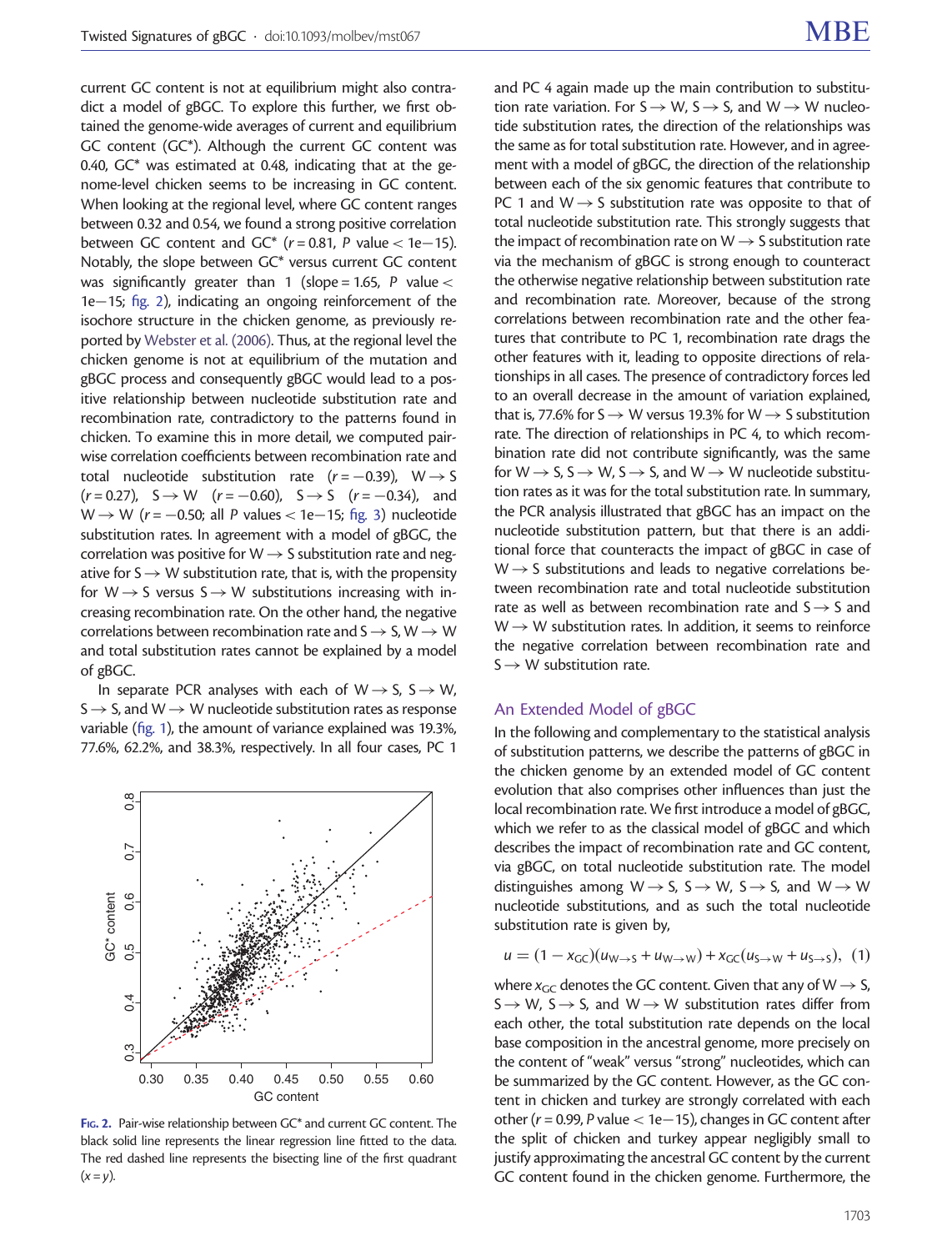<span id="page-4-0"></span>

FIG. 3. Left larger panel: pair-wise relationship between total substitution rate and recombination rate. Right smaller panels: Pair-wise relationship between chicken-specific W  $\rightarrow$  S, S  $\rightarrow$  W, W  $\rightarrow$  W, and S  $\rightarrow$  S nucleotide substitution rate and recombination rate. Correlation coefficients presented in the upper right corner of each panel represent Pearson correlation coefficients. Black lines represent linear regression lines fitted to the data.

total substitution rate depends on the four types of nucleotide substitution rates  $u_{X\rightarrow Y}$ , where the pair (X, Y) represents any of the four possible combinations between weak and strong nucleotides. Each of the four nucleotide substitution rates  $u_{X\rightarrow Y}$ , depends on the effective population size N, on the particular mutation rate  $\mu_{\mathsf{X}\rightarrow\mathsf{Y}}$  and on the probability of fixation  $p_{X\rightarrow Y}$ ,

$$
u_{X\to Y} = 2N\mu_{X\to Y}\rho_{X\to Y}.
$$
 (2)

We consider substitutions that evolve neutrally so that the probability of fixation is not influenced by natural selection, but only by gBGC. gBGC behaves like selection, however, it only impacts the probability of fixation of  $W \rightarrow S$  and  $S \rightarrow W$ substitutions and not the other types of substitutions ([Nagylaki 1983](#page-12-0)),

$$
p_{W \to S} = \frac{1 - e^{-2s}}{1 - e^{-4Ns}},
$$
  
\n
$$
p_{S \to W} = \frac{1 - e^{2s}}{1 - e^{4Ns}},
$$
\n(3)

with  $s = cr$  and where  $c$  represents a constant that specifies the species-specific strength of gBGC and r denotes recombination rate. Combining equations (1)–(3), we can express the total substitution rate  $u$  in a given genomic region as a function of recombination rate and GC content by the following equation,

$$
u = (1 - x_{\text{GC}}) \left[ 2N\mu_{\text{W}\to\text{S}} \frac{1 - e^{-2cr}}{1 - e^{-4Ncr}} + \mu_{\text{W}\to\text{W}} \right] + x_{\text{GC}} \left[ 2N\mu_{\text{S}\to\text{W}} \frac{1 - e^{2cr}}{1 - e^{4Ncr}} + \mu_{\text{S}\to\text{S}} \right].
$$
 (4)

1704

Thus, the classical model of gBGC describes total substitution rate u as a function of recombination rate and GC content, and it comprises the six lineage-specific parameters, N, c,  $\mu_{S\rightarrow S}$ ,  $\mu_{W\rightarrow W}$ ,  $\mu_{W\rightarrow S}$ , and  $\mu_{S\rightarrow W}$ . The impact of gBGC on the probability of fixation is modeled in such a way that it reflects the average impact of recombination rate in a given genomic region, ignoring the fact that recombination rate might vary within the given genomic region. This simplifying assumption is necessary to adapt our model to the data available for chicken, where the resolution of recombination rate estimates is limited to 1 Mb windows.

We next fitted the nucleotide substitution rate estimates observed in 1 Mb windows to the classical model of gBGC in a maximum likelihood (ML) framework [\(table 3;](#page-5-0) for details see Materials and Methods). Based on the model and the ML parameter estimates, we computed nucleotide substitution rate as a function of recombination rate and GC content. Both predicted and observed substitution rates showed mean values of 0.036. The coefficient of variation (CV) was two orders of magnitude lower for predicted substitution rate  $(CV = 3.86 \times 10^{-6})$  compared with observed substitution rate (CV =  $6.86 \times 10^{-4}$ ). Correlation analysis revealed strong positive correlations between predicted substitution rate and recombination rate as well as GC content  $(r = 0.79$  and  $r = 0.66$ , respectively), as opposed to the negative correlations found in the observed data ( $r = -0.39$  and  $r = -0.54$ , respectively). The predicted positive correlation between substitution rate and recombination rate suggests that given the range of recombination rate between 0 and 23 cM, gBGC acts to increase GC content in regions of high recombination rate and thereby increases substitution rate. The positive correlation between substitution rate and GC content on the other hand arises from the presence of a mutation bias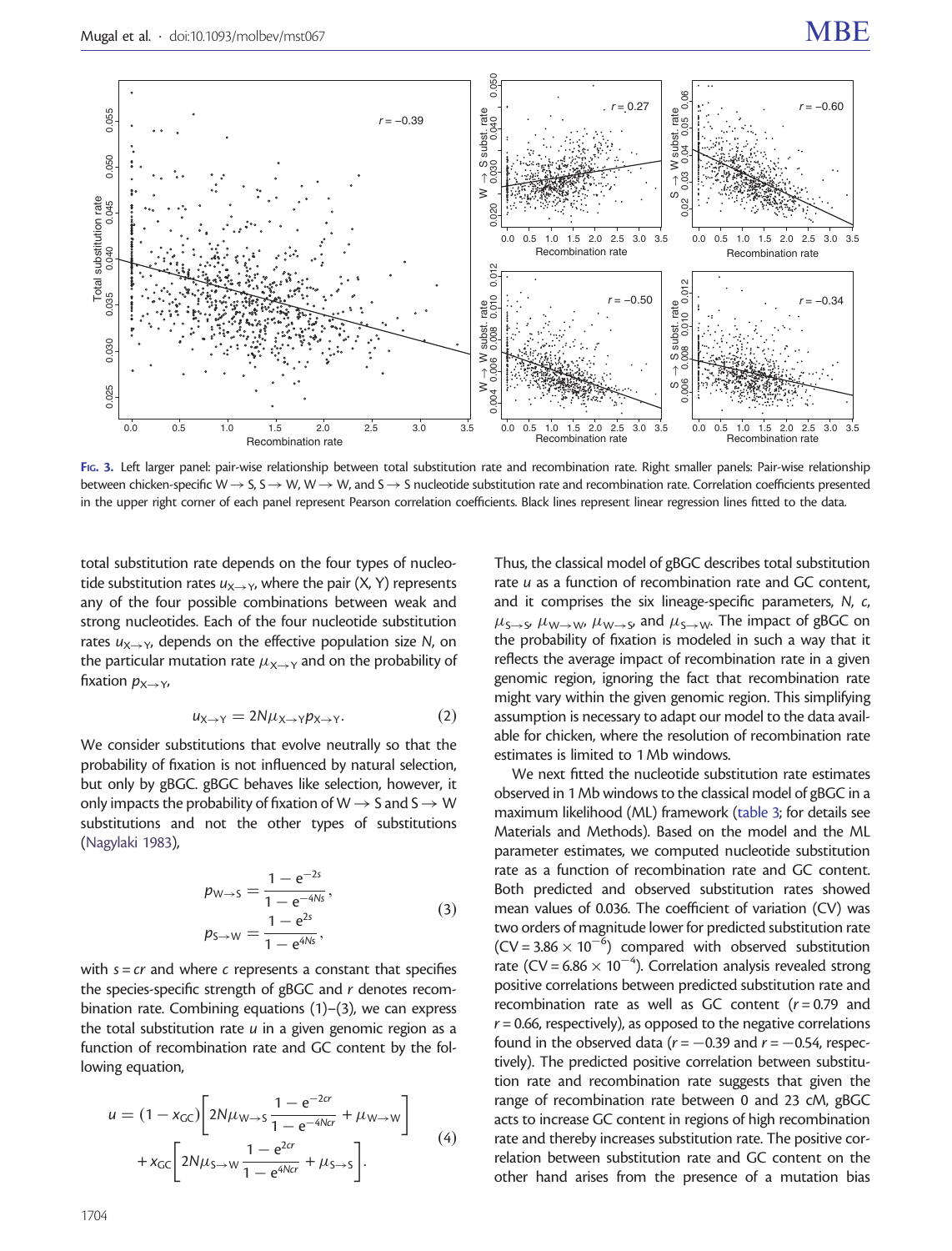<span id="page-5-0"></span>Table 3. Maximum-Likelihood Parameter Estimates of the Classical and the Expanded Model of gBGC.

|                         |                        | <b>Parameters</b>      |                        |                        |        |      |       |                   |  |
|-------------------------|------------------------|------------------------|------------------------|------------------------|--------|------|-------|-------------------|--|
|                         | $\mu_{S\rightarrow S}$ | $\mu_{W\rightarrow W}$ | $\mu_{W\rightarrow S}$ | $\mu_{S\rightarrow W}$ |        |      |       | $c~(\times 10^6)$ |  |
| Classical model of gBGC | 0.0071                 | 0.0059                 | 0.027                  | 0.034                  | 11.000 |      |       | 0.98              |  |
| Expanded model of gBGC  | 0.0071                 | 0.0059                 | 0.026                  | 0.035                  | 11,000 | 0.91 | $-26$ | 1.31              |  |

NOTE.—Note that mutation rate estimates  $\mu_{X\to Y}$  represent rate estimates per site and branch, that is, they are estimated as the number of mutations per site for the chicken branch after its split from turkey. Parameters N, a, b, and c are dimensionless.

toward AT  $(\mu_{S\rightarrow W} > \mu_{W\rightarrow S})$ , which leads to an increased substitution rate in GC-rich regions. Finally, the positive correlation between recombination rate and GC content acts to reinforce their respective correlations with substitution rate.

Given the predicted positive relationship between recombination rate and nucleotide substitution rate and in agreement with the above-described regression analysis, the classical model of gBGC does not well describe the signatures of gBGC found in the chicken genome. We therefore introduce an expanded model, which comprises the classical signatures of gBGC but in addition takes into account an additional force that distorts signatures of gBGC as revealed above by the PCR analysis. Based on the PCR analysis, the additional force could be any of the six genomic features that contribute to PC 1, or even any other correlated variable that is not included in our analysis. As GC content makes up the main contribution to PC 1 and as we can only speculate about causal relationships based on biological mechanisms, we propose GC content as the possible additional force well aware of that this might actually not reflect a true causal relationship. However, this has the advantage that we do not need to incorporate an additional explanatory variable in our model, as GC content already constitutes an explanatory variable in the classical model of gBGC. Now, to examine the relationship between nucleotide substitution rate and GC content, we first plotted the pair-wise relationships between  $W \rightarrow S$ , S  $\rightarrow W$ , S  $\rightarrow$  S, and W  $\rightarrow W$  nucleotide substitution rate and GC content, shown in [figure 4](#page-6-0). As expected, given that GC content and recombination rate are correlated, the pair-wise relationship between substitution rates and GC content are similar to the pair-wise relationship between substitution rates and recombination rate. However, [figure 4](#page-6-0) suggests a nonlinear relationship between substitution rates and GC content. To further elaborate on the relationship between substitution rates and GC content, we investigated the relationship between total nucleotide substitution rate and GC content separately for windows where estimates of recombination rate were equal to zero or larger than zero ([fig. 4](#page-6-0)). This suggests that independently of the impact of recombination rate on substitution rate, GC content shows a nonlinear negative impact on substitution rate. As it has been previously suggested that GC content influences the rate of mutation [\(Tyekucheva et al. 2008](#page-12-0)) and in the absence of evidence that GC content affects the probability of fixation, we expand the classical model of gBGC by the function  $\varphi(x_{\text{GC}})$ , which describes the exponential decay of mutation

rate with increasing GC content,

$$
\varphi(x_{\text{GC}}) = a + \frac{(1-a)}{\langle e^{bx_{\text{GC}}}\rangle} e^{bx_{\text{GC}}}.
$$
\n(5)

Note that the chevrons  $\langle \rangle$  are used to indicate the average, when averaging over all 1 Mb windows and their corresponding GC content. As such the function  $\varphi(x_{\text{GC}})$  is restricted such that  $\langle \varphi(x_{\text{GC}}) \rangle$  is equal to one. Incorporation of the function  $\varphi(x_{\text{GC}})$  into the classical model of gBGC leads to the following description of an expanded model of gBGC,

$$
u = \varphi(x_{\text{GC}}) \left( (1 - x_{\text{GC}}) \left[ 2N\mu_{\text{W} \to \text{S}} \frac{1 - e^{-2cr}}{1 - e^{-4Ncr}} + \mu_{\text{W} \to \text{W}} \right] + x_{\text{GC}} \left[ 2N\mu_{\text{S} \to \text{W}} \frac{1 - e^{2cr}}{1 - e^{4Ncr}} + \mu_{\text{S} \to \text{S}} \right] \right). \tag{6}
$$

We fitted the nucleotide substitution rate estimates observed in the 1 Mb windows to the expanded model of gBGC in a ML framework (table 3). Then, we computed nucleotide substitution rate as a function of recombination rate and GC content, now based on the expanded model and the respective ML parameter estimates. The expanded model revealed negative correlations between predicted substitution rate and recombination rate as well as GC content  $(r = -0.40$  and  $r = -0.77$ , respectively), in agreement with the negative correlations in the observed data. Predicted and observed substitution rates again showed similar mean values, and the variance of the predicted rate now better reflects the observed data  $[mean(u) = 0.036, CV = 6.13 \times 10^{-5}$  for predicted substitution rate]. To statistically test the better fit of the expanded model to the observed data, we performed a likelihood ratio test, which clearly showed a significant improvement of the expanded model as compared with the classical model of gBGC ( $D = 598$ ,  $\Delta df = 2$ , P value < 2e-16).

### Conservation of Signatures of gBGC in the Galliform Genome

It is possible that correlations between recombination rate and GC content as well as other genomic features are particularly strong in birds because the avian genome represents an evolutionary stable karyotype, allowing correlations to build up through time. For example, with a low overall rate of chromosomal rearrangements the genomic landscape of recombination rate variation should be relatively stable, reinforcing genomic features that depend on the recombination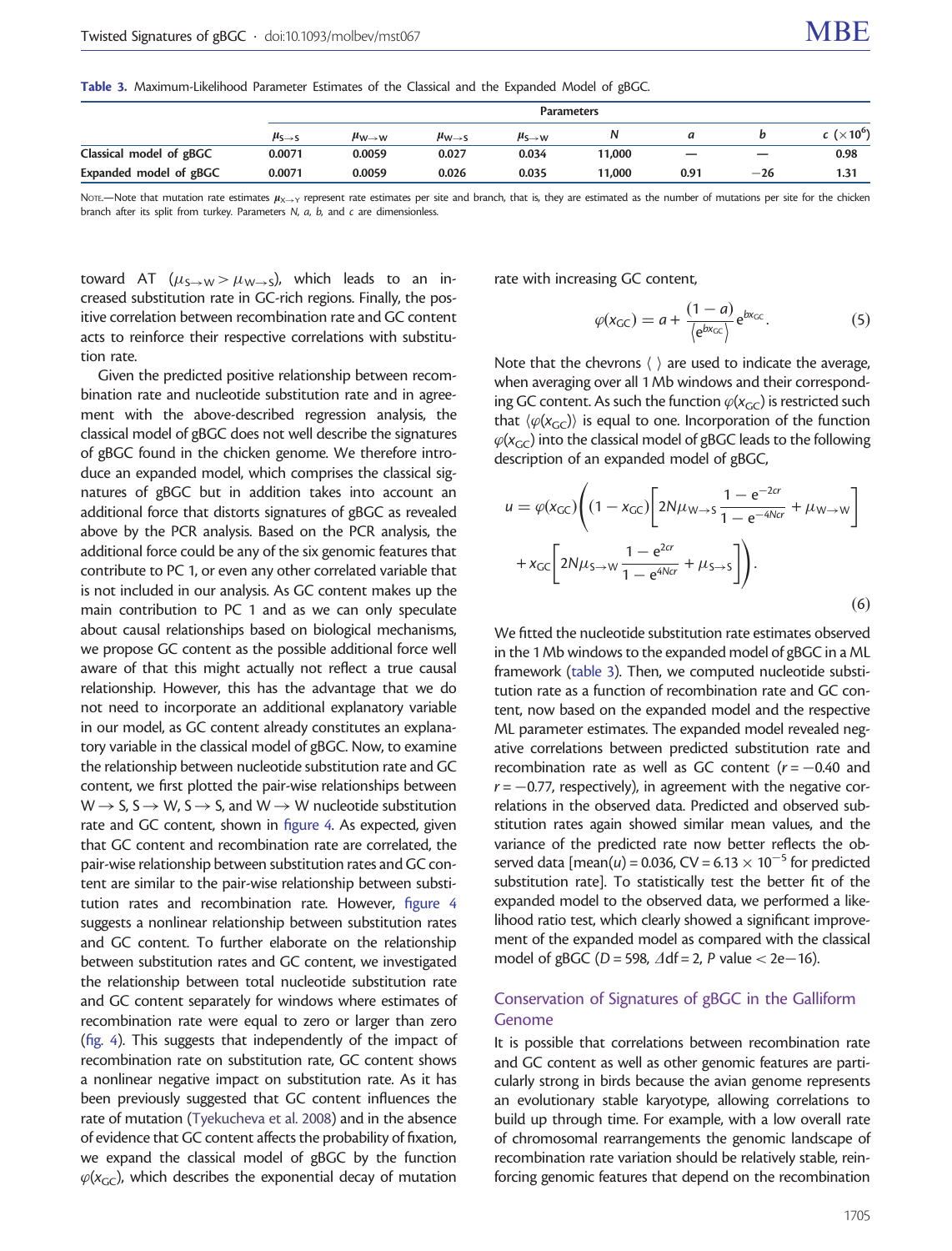<span id="page-6-0"></span>

FIG. 4. Left larger panel: pair-wise relationship between total substitution rate and GC content. Red crosses represent windows where recombination rate estimates are equal to zero and black dots represent windows where recombination rate estimates are larger than zero. Right smaller panels: pairwise relationship between chicken-specific W  $\rightarrow$  S, S  $\rightarrow$  W, W  $\rightarrow$  W, and S  $\rightarrow$  S nucleotide substitution rate and GC content. Correlation coefficients presented in the upper right corner of each panel represent Pearson correlation coefficients.

rate (see Discussion). To test this possibility, we sought to compare substitution patterns in regions of the avian genome that have been particularly stable during avian evolution with regions that have been identified as being prone to evolutionary breakpoints. This within-genome comparison has the advantage over, for example, comparing substitution patterns between birds and mammals that it keeps the genetic background constant. Using three-species data from chicken, turkey, and zebra finch, we estimated chicken-specific and turkey-specific substitution rates in 200 1-Mb windows that lie closest to evolutionary breakpoint regions (data set I, see Materials and Methods) and in 200 1-Mb windows that lie furthest away from evolutionary breakpoint regions (data set II). Under the hypothesis that karyotype stability indirectly affects  $W \rightarrow S$  and  $S \rightarrow W$  substitution rates via recombination and gBGC, we would expect chicken- and turkey-specific rates to be more conserved in particularly stable regions compared with regions where frequent rearrangements have altered the recombination landscape. Indeed, for  $W \rightarrow S$  and  $S \rightarrow W$  substitution rates the correlation between chicken- and turkey-specific rates is significantly reduced in data set I compared with data set II; correlation coefficients and 95% confidence intervals (CIs) are  $r = 0.41$  in [0.29, 0.52] versus  $r = 0.62$  in [0.53, 0.70] for  $W \rightarrow S$  substitution rate and r = 0.79 in [0.73, 0.84] versus  $r = 0.92$  in [0.90, 0.94] for  $S \rightarrow W$  substitution rate. For  $S \rightarrow S$  and  $W \rightarrow W$  substitution rates, the 95% CIs overlap between data set I and II. Moreover, according to the model of gBGC, W  $\rightarrow$  S nucleotide substitution rate should be most sensitive to changes in recombination rate. In line with this, we find that the conservation of  $W \rightarrow S$  substitution rate was in general weaker than the conservation of  $S \rightarrow W$  rate.

Further, given that the substitution pattern is more conserved in evolutionary stable regions than in breakpoint regions, we would expect that also the current GC content better reflects GC\* in evolutionary stable regions than in breakpoint regions. This is confirmed by a reduced correlation between GC content and GC\* in data set I compared with data set II, where CIs however overlap; correlation coefficients and 95% CIs are  $r = 0.80$  in [0.75, 0.85] versus  $r = 0.86$  in [0.81, 0.89].

The earlier-mentioned analysis examined evolutionary breakpoint regions in galliform (Galliformes, the order of birds to which chicken and turkey belong) genomes, where rearrangements might be of intrachromosomal or interchromosomal nature. To focus on the effects of large-scale interchromosomal rearrangements on conservation in substitution patterns, we pinpointed the two major rearrangements during galliform evolution, a fission of the ancestral (=chicken) chromosome 2 occurring in the turkey lineage after the split from chicken and a fusion of two smaller ancestral chromosomes occurring in the chicken lineage after the split from turkey, forming chicken chromosome 4 [\(Shi](#page-12-0)[busawa et al. 2004;](#page-12-0) [Reed et al. 2007\)](#page-12-0). In both cases, the fusion/ fission points thus represent telomeric regions of turkey chromosomes and (sub)metacentric regions of chicken chromosomes. Avian chromosomes typically show a pronounced increase in recombination rate toward telomeres ([Groenen](#page-11-0) [et al. 2009](#page-11-0); [Backstrom et al. 2010](#page-11-0)). [Figure 5](#page-7-0) visualizes the relative difference of  $W \rightarrow S$  and  $S \rightarrow W$  substitution rates between chicken-specific and turkey-specific rate estimates along chicken chromosomes 2 and 4, respectively. Although the difference between chicken-specific and turkey-specific rate estimates seems to randomly fluctuate around a certain mean value in the genomic background, the difference clearly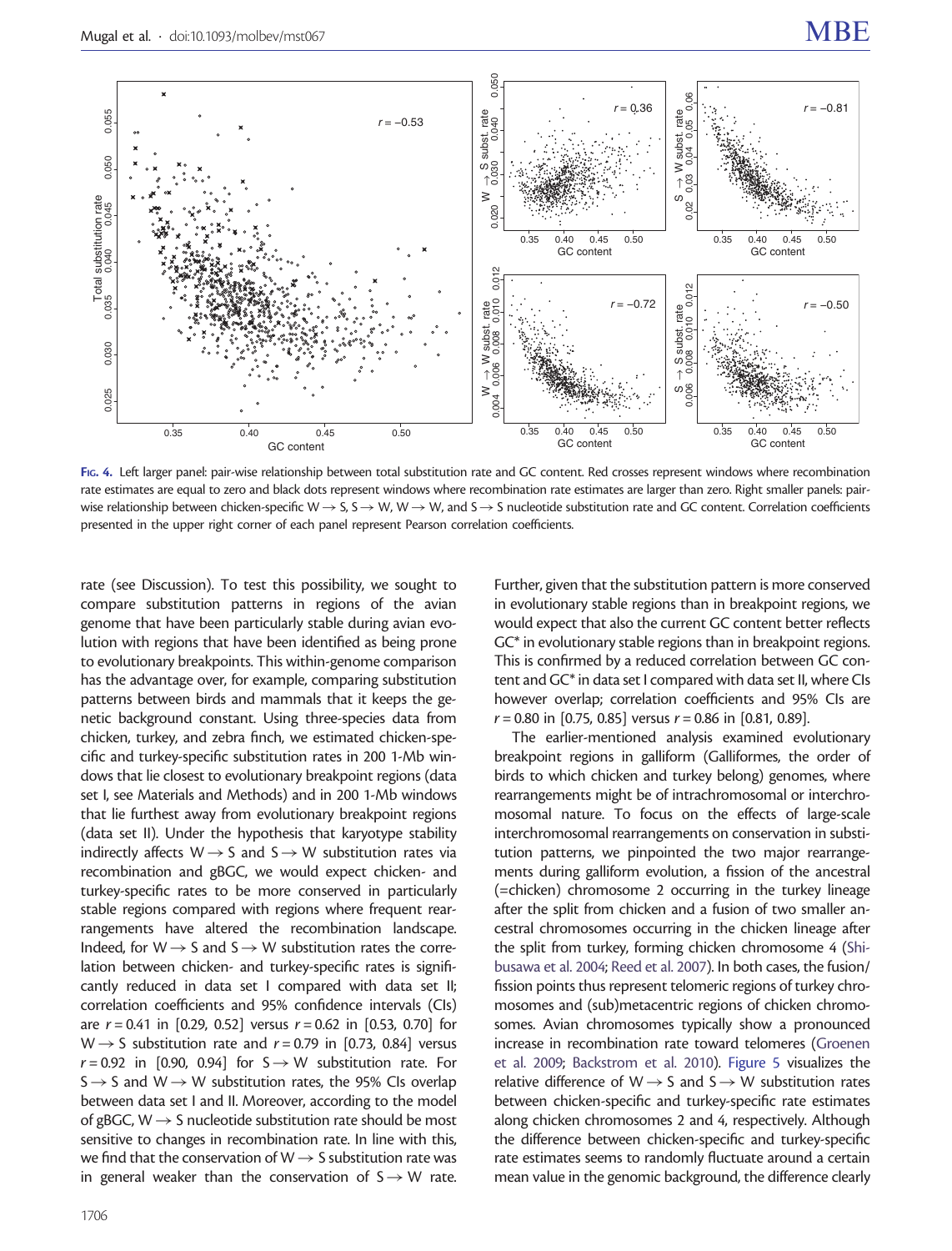<span id="page-7-0"></span>

FIG. 5. Relative difference in W  $\rightarrow$  S and S  $\rightarrow$  W nucleotide substitution rate between chicken and turkey plotted along chicken chromosomes 2 and 4. One dot represents the difference in nucleotide substitution rate estimated for a 1 Mb window at the respective position on the chromosome. The black solid line shows a kernel regression smoother through the point estimates of bandwidth 5. The vertical red dashed line in each panel indicates the fission point of chromosome 2 or the fusion point of chromosome 4, which occurred in the turkey and chicken lineage, respectively, after their divergence.

peaks out and deviates from the mean around the fission point of chromosome 2 and around the fusion point of chromosome 4.  $W \rightarrow S$  substitution rate shows an increase in turkey relative to chicken, whereas  $S \rightarrow W$  substitution rate shows a decrease, in agreement with an increased recombination rate in the turkey lineage at the telomeres.

### **Discussion**

### The Stable-Karyotype Hypothesis

Biological processes such as recombination and mutation are dependent on genomic position and context ([Ellegren et al.](#page-11-0) [2003;](#page-11-0) [Hodgkinson and Eyre-Walker 2011](#page-12-0); [Webster and Hurst](#page-12-0) [2012\)](#page-12-0). Chromosomal rearrangements that change the genomic landscape have hence also the potential to change the rates and patterns of processes dependent on genomic position and context. Conversely, in the absence of rearrangements, the character of processes may remain conserved during evolution, allowing for the smooth build-up, maintenance and reinforcement of signatures associated with these processes. In turn, this can be expected to lead to strengthened correlations between measures of the processes and their genomic signatures, for example, base composition.

It has been repeatedly noted that avian karyotypes are highly conserved [\(Griffin et al. 2007](#page-11-0); [Ellegren 2010\)](#page-11-0). For example, chromosome number shows limited variation, with the majority of bird species having  $2n = 76-80$  and including a large (relatively constant) number of microchromosomes ([Christidis et al. 1991](#page-11-0)). Moreover, interchromosomal rearrangements mostly occur at a very low rate, with an ancestral karyotype from early  $(>100$  Ma) avian evolution still present in many lineages, at least as far as the larger and identifiable macrochromosomes are concerned ([Griffin et al. 2007\)](#page-11-0). Indeed, cross-species chromosomal painting (ZOO-FISH) reveals highly conserved synteny across the most divergent lineages of birds [\(Shetty et al. 1999\)](#page-12-0). This is in sharp contrast to the situation for mammals, in which chromosome numbers are much more variable and where numerous inter-chromosomal rearrangements have generated a mosaic of syntenic relationships among chromosomes between species [\(Ferguson-Smith and Trifonov 2007;](#page-11-0) [Ruiz-](#page-12-0)[Herrera et al. 2012\)](#page-12-0). Recent quantitative efforts have revealed that the number of chromosome rearrangements per million years is almost three times higher in primates compared with galliforms [\(Dalloul et al. 2010](#page-11-0)). Further, it should be noted that the rate of rearrangements in primates is low compared with some other mammalian lineages, particularly rodents [\(Bourque et al. 2005](#page-11-0)).

In light of the earlier discussion, we posit that an evolutionary stable avian karyotype has facilitated a conservation of genomic features and led to strong correlations between measures of the associated processes and their signatures. This lends some support from empirical data, for example, broad-scale recombination rates are well conserved across avian species ([Backstrom et al. 2010\)](#page-11-0). Moreover, the current GC content and the equilibrium GC content GC\*, both show a similarly strong correlation to recombination rate in our data ( $r = 0.62$  and  $r = 0.64$  for GC and GC\*, respectively, both P values  $< 10^{-15}$ ), whereas in the human genome GC<sup>\*</sup> shows a significantly stronger correlation to recombination rate than the current GC content [\(Duret and Arndt 2008\)](#page-11-0). This suggests that the evolution of GC content in the chicken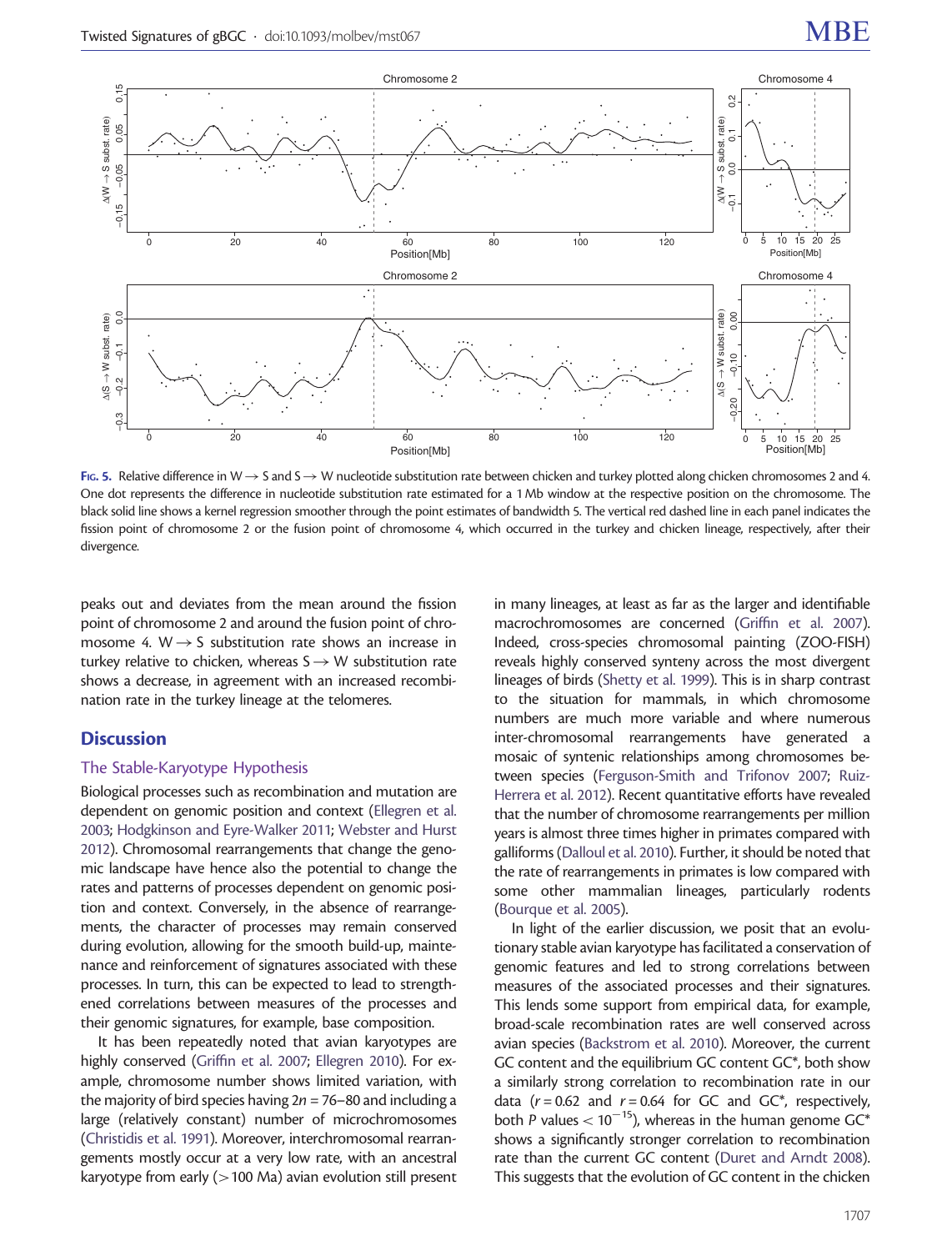genome has been relatively steady over evolutionary time and, as a consequence, the impact of recombination via gBGC on the nucleotide substitution pattern is well reflected in the relationship between the current GC content and recombination rate.

Furthermore, we argue that the difference in the evolution of GC isochore structure between human and chicken is directly related to their difference in karyotype stability. With a stable karyotype, such as in chicken, the effect of gBGC on nucleotide substitution and thereby base composition in particular genomic regions will remain relatively constant over significant periods of time, favoring the maintenance and even reinforcement of GC isochore structure. With a less stable karyotype, such as in human, the effect of gBGC will vary over time and, as a consequence, act as to homogenize the landscape of base composition. Our hypothesis is supported by the observation that evolutionary stable regions of the chicken and turkey genomes show a stronger conservation of signatures of gBGC than unstable regions ([fig. 5\)](#page-7-0), well in line with recent findings in a comparison of signatures of gBGC between human and chimpanzee ([Auton et al. 2012\)](#page-11-0). Thus, in primates as well as in galliforms evolutionary stability seems to play an important role in GC content evolution. Now, given an overall lower rate of chromosomal rearrangements in galliforms compared with primates, this could explain why the former show a reinforcement of the GC isochore structure, whereas it is eroding in the latter. This hypothesis is further supported by the fact that the rodent genome, a particularly unstable karyotype, shows an even stronger erosion of the isochore structure compared with primates [\(Romiguier et al. 2010\)](#page-12-0).

# Correlations between GC Content and Genomic Features and Their Impact on Mutation Rate

Compared with mammalian genomes, not only the relationship between recombination rate and GC content is particularly strong in the chicken genome, other features also show strong correlations to GC content [\(table 1](#page-2-0)). The strongest correlation was found between GC content and gene density, where a correlation between GC content and gene density might reflect the tendency of genes to be located in GC-rich regions [\(Mouchiroud et al. 1991](#page-12-0); [Bernardi 1993](#page-11-0); [Lercher et al.](#page-12-0) [2003\)](#page-12-0). In avian genomes, the correlation might be reinforced indirectly via a correlation between recombination rate and gene density. [Nam and Ellegren \(2012\)](#page-12-0) have recently shown that recombination drives vertebrate genome contraction, where high-recombining regions tend to show a higher rate of deletions compared with insertions, which will make highrecombining regions more compact and thus increase gene density. In addition, it has been shown that DSBs, which constitute a prerequisite for recombination initiation, preferentially occur in regions that are rich in H3K4me3 marks ([Brick](#page-11-0) [et al. 2012\)](#page-11-0). These marks are often present in gene promoter regions and other functional genomic elements, where the activity of a histone H3 methyltransferase PRDM9 assists to redirect DSBs away from functional genomic regions ([Brick](#page-11-0) [et al. 2012\)](#page-11-0). However, as PRDM9 appears to be lacking in the chicken genome [\(Oliver et al. 2009\)](#page-12-0), DSBs might be less effectively redirected from functional regions, which would lead to a further link between recombination rate and gene density in the chicken genome.

Aside from gene density, repeat density, and recombination rate, GC content correlates with many other important genomic features. For example, it has been shown that the replication-banding pattern is fairly equivalent to G- and R-banding patterns ([Drouin et al. 1994\)](#page-11-0), where in general G bands are primarily composed of AT-rich sequences and correspond to late-replicating zones, and R bands are composed of both GC- and AT-rich sequences, where in particular the GC-rich sequences tend to replicate very early during S-phase. More precisely, replication timing zones tend to align well to GC isochores ([Bernardi 2000](#page-11-0); [Schmegner et al. 2007;](#page-12-0) [Costantini and Bernardi 2008;](#page-11-0) [Hiratani et al. 2008](#page-12-0)). It has further been suggested that replication timing constitutes a major determinant of mutation rate variation, where latereplicating regions show a markedly increased mutation rate compared with earlier replicating regions [\(Stamatoyan](#page-12-0)[nopoulos et al. 2009](#page-12-0)). All classes of nucleotide substitutions appear to be affected similarly, that is, suggesting a generalized mechanism involving replication time-dependent DNA damage.

The correlation between replication timing and mutation rate taken together with the alignment between replication timing zones and GC isochores provides a plausible explanation for a negative relationship between GC content and nucleotide substitution rate, as found in this study of the chicken genome. At first glance, this appears contradictory to our earlier findings of a positive relationship between GC content and nucleotide substitution rate [\(Webster et al.](#page-12-0) [2006\)](#page-12-0). However, Webster et al. included  $CpG \rightarrow TpG/CpA$ substitutions for estimation of the total substitution rate, while this category of substitutions was excluded in this study. Considering that a large proportion of all substitutions is due to  $CpG \rightarrow TpG/CpA$  substitutions and that the CpG content is expected to increase with GC content, the inclusion of CpG substitutions is likely to explain this difference. This is supported by the fact that for individual  $W \rightarrow W$ ,  $W \rightarrow S$ , and S  $\rightarrow W$  nucleotide substitution rates, Webster et al. reported similar relationships with GC content as our study. A difference in the relationship between  $S \rightarrow S$  and substitutions and GC content could arise from the fact that the study by Webster et al. was based on substitutions in CR1 repeats, whereas we here consider nonrepetitive intergenic regions.

Given the negative relationship between GC content and nucleotide substitution rate and taking this one step further and considering the link between recombination rate and GC content via gBGC, this provides us with an explanation of the negative relationship between recombination rate and nucleotide substitution rate. Furthermore, GC content and gene density might be related to chromatin opening, providing an additional link between GC content and mutation rate ([Xi](#page-12-0) [et al. 2007](#page-12-0); [Di Filippo and Bernardi 2008\)](#page-11-0). Finally, [Fryxell and](#page-11-0) [Moon \(2005\)](#page-11-0) argued for a direct, that is, causative, relationship between GC content and mutation rate, and suggested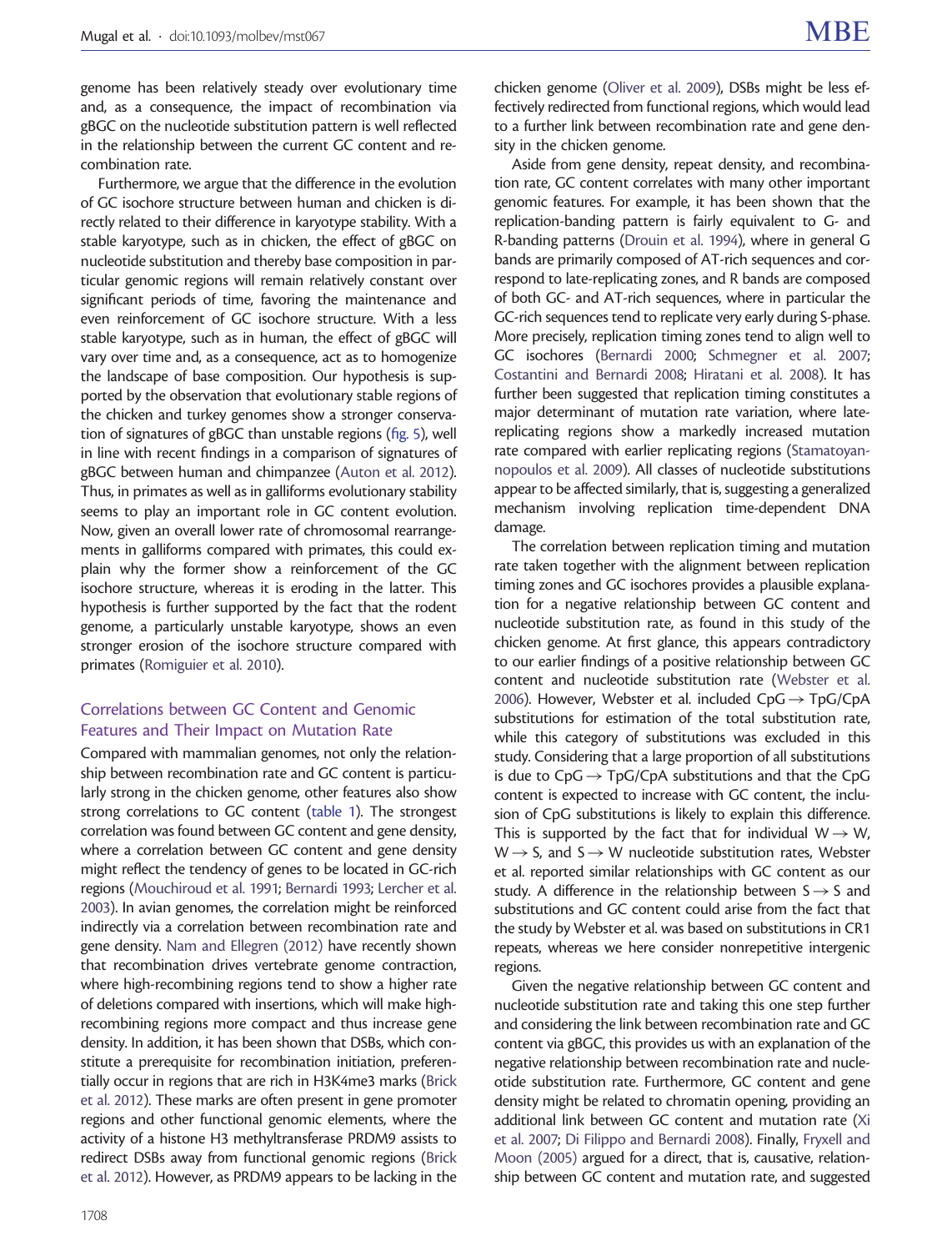that the thermostability of double-stranded DNA, which is increased in GC-rich regions, might be a rate-limiting factor of mutation. However, regardless of the reason for the negative relationship between GC content and mutation rate, the link between recombination rate and GC content via the mechanism of gBGC explains well the unexpected negative correlation between recombination rate and nucleotide substitution rate in chicken, well supported by our expanded model of gBGC. And we argue that this negative relationship between nucleotide substitution rate and recombination rate is well in agreement with the above-introduced stable-karyotype-hypothesis, as it is the stable karyotype that facilitates the build-up of genomic correlates. In contrast, in the less stable human karyotype the relationship between recombination rate and nucleotide substitution rate remains positive, despite the fact that individual  $W \rightarrow S$ ,  $S \rightarrow W$ ,  $S \rightarrow S$ , and  $W \rightarrow W$  nucleotide substitution rates show a similar relationship with GC content as in chicken ([Duret and Arndt 2008\)](#page-11-0).

Interestingly, the negative correlation between recombination rate and nucleotide substitution rate matches a recent finding by [Capra and Pollard \(2011\),](#page-11-0) who showed that while most metazoans show strong signatures of gBGC in divergent sequences, this is not the case in chicken. Because of the strong negative correlation between GC content and mutation rate in chicken, divergent sequences will preferentially be located in GC-poor regions, that is, regions where recombination is low and consequently gBGC have operated only weakly. Thus, if we want to correct for signatures of gBGC on inferences of selection, it will be important to consider that the actual strength of these signatures, which depends on the strength of recombination rate, might also vary in relationship to mutation rate.

### Conclusions

In this study, we highlight the strong interrelations between genomic features in the chicken genome, which we argue lead to a negative relationship between recombination rate and nucleotide substitution rate. We then support the descriptive results by a mathematical modeling approach and introduce a model, which collectively describes the impact of recombination via gBGC on nucleotide substitution rate together with some other correlated and in part counteracting forces. Finally, a comparison of evolutionary stable versus unstable regions reveals that evolutionary stable regions show a stronger conservation of signatures of gBGC than unstable regions. This latter finding triggers the hypothesis that genome stability constitutes a key aspect in base composition evolution. In consideration of the fact that the avian karyotype is more stable compared with the mammalian karyotype and that bird genomes are thus characterized by an unusually slow rate of chromosomal evolution, this leads us to hypothesize that the unexpected patterns found in the chicken genome are related to the evolutionary stable avian karyotype. To the extent that biological processes such as recombination are dependent on genomic position and context, this should lead to an enhancement of correlations between measures of the processes and their signatures, like the correlation between recombination rate and GC content.

# Materials and Methods

### Sequence Data

Sequence alignments of orthologous intergenic regions for chicken, turkey, and zebra finch were retrieved using the three neognath birds EPO whole-genome alignments from the Ensembl database release 63 using the Ensembl perl Application Programme Interfaces. We then partitioned the whole-genome alignments into consecutive, nonoverlapping windows of 1 Mb, where partitioning was performed with reference to the chicken genome. Positions of transcribed regions including untranslated regions (UTRs) and repetitive sequences were established and masked from the alignments. Exons and UTRs coordinates were obtained through the BioMart query interface [\(http://www.ensembl.org/biomart/](http://www.ensembl.org/biomart/martview) [martview,](http://www.ensembl.org/biomart/martview) last accessed April 17, 2013) [\(Smedley et al.](#page-12-0) [2009\)](#page-12-0). When no UTR was annotated for a transcript, we excluded 77 bp upstream of the transcript (i.e., in 5' direction) and 372 bp downstream of the transcript (i.e., in 3' direction), sizes corresponding to the mean lengths of annotated 5'- and 3'-UTRs in chicken, respectively. Annotation of repetitive sequences was based on the RepeatMasker program and positions of repetitive sequences were retrieved from the Ensembl database release 63. Finally, we restricted the data to windows with a minimum of 10,000 unambiguous sites, of which there were 1,030 windows of size 1 Mb.

## Estimation of Nucleotide Substitution Rate and GC\*

We estimated chicken- as well as turkey-specific nucleotide substitution rates for intergenic regions along the branch from the last common ancestor of chicken and turkey using an ML approach ([Duret and Arndt 2008](#page-11-0)). In this framework, triple alignments of two sister species (in our case chicken and turkey) with one outgroup species (zebra finch) are taken and a general model of sequence evolution is fitted to these data. This probabilistic model does not assume stationarity of the nucleotide substitution process, accounts for multiple hits, distinguishes six reverse complement symmetric nucleotide exchanges, incorporates neighbor dependency due to the prevalent methyl-cytosine de-amination process at CpG sites (CpG  $\rightarrow$  CpA/TpG) and is lineage-specific, that is, models the two branches to the sister species independently. Based on this model, we then computed the total nucleotide substitution rate as well as  $W \rightarrow S$ , S  $\rightarrow W$ , S  $\rightarrow$  S, and W  $\rightarrow W$  nucleotide substitution rates for chicken and turkey, where W indicates "weak" nucleotides (A, T) and S indicates "strong" nucleotides (C, G). Briefly,  $X \rightarrow Y$  substitution rate represents the number of changes along a specific branch from nucleotides X to nucleotides Y per nucleotide of type X. For example, chicken-specific  $W \rightarrow S$  nucleotide substitution rate gives the number of changes along the chicken branch from A or T to G or C per "weak" nucleotide site. Further, to avoid that nucleotide substitution rate variation and specifically  $S \rightarrow W$  nucleotide substitution rate variation is caused by hypermutability of CpG sites and thus being affected by the local CpG content and DNA methylation level, changes of the type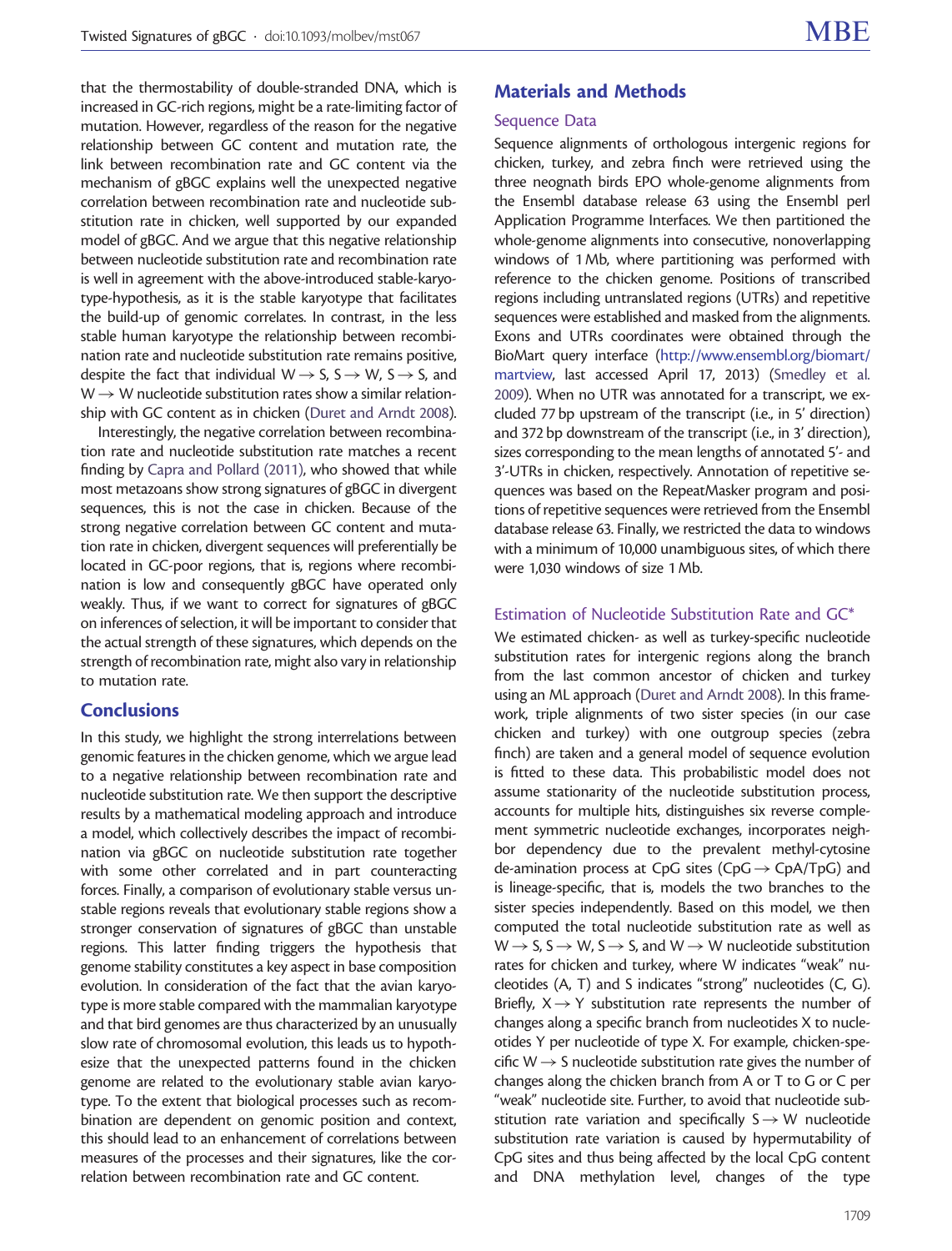$CpG \rightarrow CpA/TpG$  were excluded from the analysis. The estimation of lineage-specific substitution rate allows us to estimate the GC content at equilibrium GC<sup>\*</sup> as

$$
GC^* = \frac{u_{W \to S}}{u_{W \to S} + u_{S \to W}}.\tag{7}
$$

### Estimation of Genomic Features

We estimated gene density as the proportion of exonic sites within a particular window. We also included UTRs and exon–intron boundaries as "genic" sites, as they might represent functionally important sequences. For the exon–intron boundaries, we included 10 bp of intronic sequence after the end and before the start of each exon [\(Abril et al. 2005\)](#page-11-0). Repeat density was defined as the proportion of repetitive sites within a particular window. GC content was defined as the proportion of guanines (G) and cytosines (C) in a particular window after masking of transcribed and repetitive sequences. Positions of CGIs were retrieved from the Ensembl database release 63. CGI coverage was then determined as the proportion of sites covered by a CGI within a particular window. Further, we computed the distance of the center of each window to its nearest telomere. Finally, we estimated sex-averaged chicken recombination rate using data from [Groenen et al. \(2009\)](#page-11-0) and the WUGSC 2.1 chicken assembly. Recombination rate per 1 Mb window was computed as the mean recombination rate (genetic distance/physical distance) between markers weighted by the physical distance between markers, ranging from 0 to 28.6 cM per 1 Mb window.

#### Distance to Evolutionary Breakpoints

We retrieved information of evolutionary breakpoint regions in galliform genomes for chicken chromosomes 1–10 from a study by [Skinner and Griffin \(2012\),](#page-12-0) which classified regions prone to breakpoints based on alignments of entire chromosome sequences between chicken, turkey, and zebra finch. An evolutionary breakpoint region was defined as a region between segments, which have been rearranged because the split of chicken and turkey. The position of the evolutionary breakpoint was approximated as the center of the region. We then computed the distance between the center of each 1 Mb window used throughout our analysis and its respective nearest evolutionary breakpoint. Finally, based on this distance estimate, we defined two data sets where we classified the 200 1-Mb windows that lie closest to evolutionary breakpoint regions into data set I, and the 200 1-Mb windows that lie furthest away from evolutionary breakpoint regions into data set II.

### Statistical Analysis

We performed MLR analysis with nucleotide substitution rate as response variable and recombination rate, GC content, gene density, repeat density, CGI coverage, and distance to telomere as possible explanatory variables. Regression analysis was based on 880 out of 1,030 nonoverlapping windows of size 1 Mb in the chicken genome, where data on all six possible explanatory variables were available. We transformed the

explanatory variables to reduce the skewness in their distributions. Recombination rate was log-transformed to base 10, after adding a constant of 1 to allow for zero rate values. All the other explanatory variables were transformed by the square root. Regression analysis was then performed after Z-transformation of the explanatory variables, which means standardization of the mean value to 0 and of the standard deviation to 1.

As MLR analysis is sensitive to multicollinearity in the explanatory variables, we additionally performed PCR analysis, a regression setup that accounts for the multicollinearity in the explanatory variables and elaborates on the interrelationships between explanatory variables. First, PCR groups together explanatory variables into PCs based on their correlations with each other, whereas subsequent regression analysis and the number of significant PCs illustrates the number of independent effects on the response variable. Each significant PC represents an independent effect by one of the contributors to the respective PC on the response variable, most likely the main contributor, which we refer to as the true explanatory variable. The remaining contributors to the PC are likely to be dragged by the true explanatory variable via their correlations to the true explanatory variable. As such PCR enables us to quantify a lower bound of the amount of variation explained by the true explanatory variable, where the upper bound is given by the  $R^2$  that would be obtained by simple linear regression.

For PCR analysis, as described earlier for the MLR analysis, explanatory variables were first transformed to reduce the skewness in their distributions and then Z-transformed. In addition, estimates of nucleotide substitution rate were also Z-transformed. PCR analysis was then conducted for total nucleotide substitution rate,  $W \rightarrow S$ ,  $S \rightarrow W$ ,  $S \rightarrow S$ , and  $W \rightarrow W$  nucleotide substitution rate separately. All statistical analyses were performed with the software package R version 2.9.2.

### Maximum-Likelihood Framework

Let us consider a model that describes total substitution rate u as a function of GC content  $x_{\text{GC}}$  and recombination rate r and a set of parameters  $\theta$ , that are specific to the model,

$$
\hat{u} = f(x_{\text{GC}}, r; \theta). \tag{8}
$$

Then, given a window *i* with estimates of substitution rate  $u_{i}$ , GC content  $x_{\text{GC}i}$  and recombination rate  $r_i$ , the likelihood to observe the estimate of total substitution rate  $u_i$  can be approximated by

$$
L(\theta; u_i) = Pr(u_i; \hat{u}_i) = \frac{1}{\sigma \sqrt{2\pi}} exp\left(-\frac{1}{2}\left[\frac{u_i - \hat{u}_i}{\sigma}\right]^2\right), \quad (9)
$$

where  $\hat{u}_i$  represents the expected value of substitution rate for window *i* based on the model. Further,  $\sigma$  represents the standard deviation of substitution rate and we assume that deviations of our model are Gaussian distributed. Taking into account that in our model, we can distinguish between the four classes of nucleotide substitutions,  $W \rightarrow S$ ,  $S \rightarrow W$ ,  $S \rightarrow S$  and  $W \rightarrow W$  nucleotide substitutions, and that the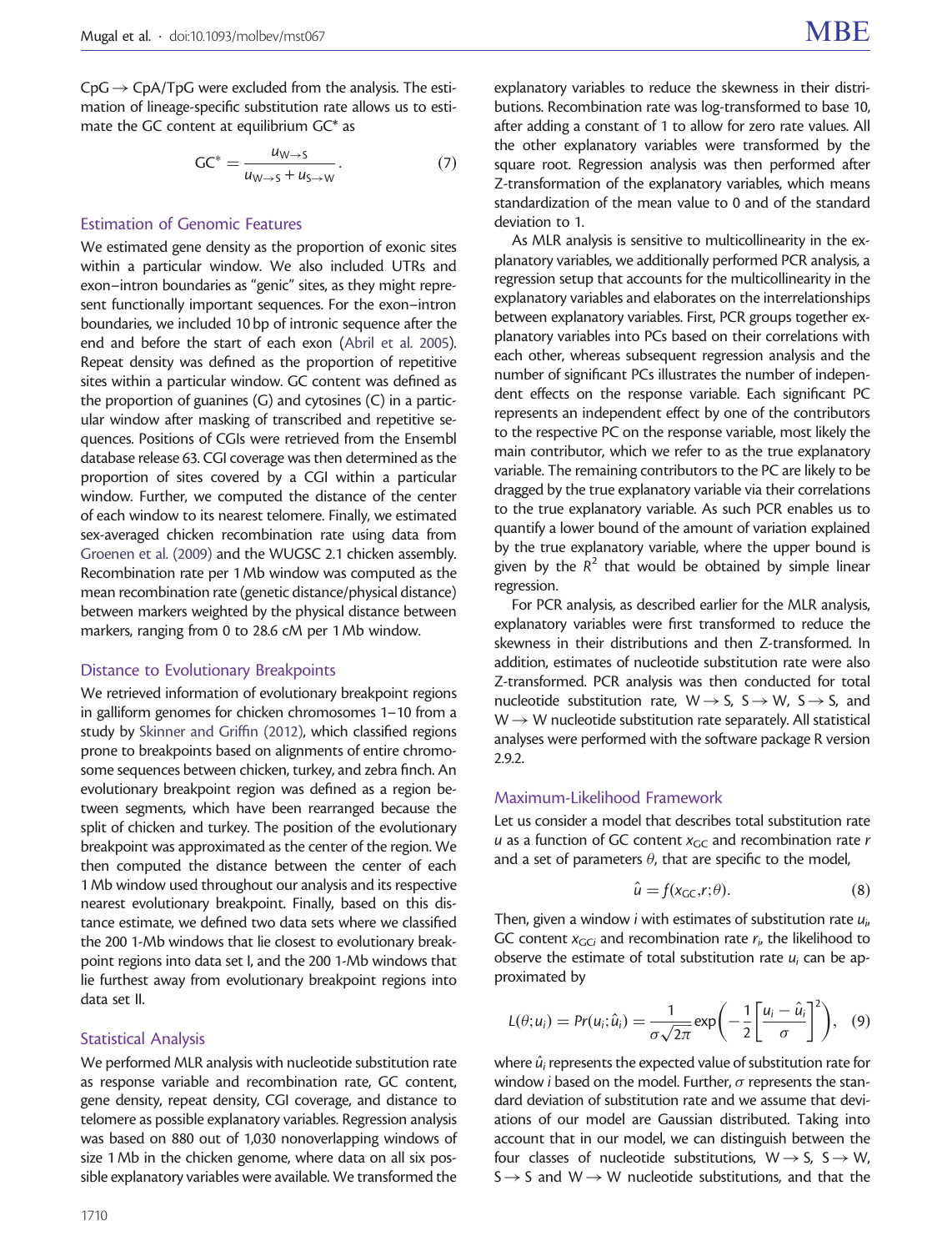<span id="page-11-0"></span>total nucleotide substitution rate  $u_i$  is set up by these four types of nucleotide substitutions  $u_{ii}$ , where the index *j* denotes the kind of substitution, then the likelihood function for window i can be rewritten as

$$
L(\theta; \vec{u}_i) = \prod_{j=1}^4 L(\theta; u_{ij}) = \prod_{j=1}^4 Pr(u_{ij}; \hat{u}_{ij})
$$
  
= 
$$
\prod_{j=1}^4 \frac{1}{\sigma_j \sqrt{2\pi}} exp\left(-\frac{1}{2} \left[\frac{u_{ij} - \hat{u}_{ij}}{\sigma_j}\right]^2\right),
$$
 (10)

where  $\vec{u}_i$  denotes a data vector of the four classes of substitution rates for window i. Further, given a set of nonoverlapping independent windows  $i = 1, \ldots, N$ , the product of the likelihoods over the N windows gives the total likelihood,

$$
L(\theta;U) = \prod_{j=1}^{4} \prod_{i=1}^{N} L(\theta; u_{ij})
$$
  
= 
$$
\prod_{j=1}^{4} \frac{1}{\sigma_j \sqrt{2\pi}} \prod_{i=1}^{N} \exp\left(-\frac{1}{2} \left[\frac{u_{ij} - \hat{u}_{ij}}{\sigma_j}\right]^{2}\right),
$$
 (11)

where U denotes a data matrix of substitution rate estimates  $u_{ii}$ . Now, for a given set of windows, we can maximize the likelihood function by varying the parameters  $\theta$  that are specific to the respective model of nucleotide substitution rate. As we assume the errors to be Gaussian distributed, this method is virtually identical to a (weighted) least-squares criterion. However, the maximum-likelihood framework allows us to statistically compare nested models using a likelihood ratio test. The maximum-likelihood estimation was performed with the software package R version 2.9.2.

# Supplementary Material

[Supplementary tables S1](http://mbe.oxfordjournals.org/lookup/suppl/doi:10.1093/molbev/mst067/-/DC1) and [S2](http://mbe.oxfordjournals.org/lookup/suppl/doi:10.1093/molbev/mst067/-/DC1) are available at Molecular Biology and Evolution online [\(http://www.mbe.oxfordjour](http://www.mbe.oxfordjournals.org/) [nals.org/\)](http://www.mbe.oxfordjournals.org/).

### Acknowledgments

The authors thank Niclas Backström for helpful discussion and several reviewers for helpful comments on an earlier version of the manuscript. This work was supported by the Lars Hierta Foundation and Nilsson-Ehle Donations to C.F.M. and by the European Research Council, Knut and Alice Wallenberg Foundation and Swedish Research Council to H.E.

# References

- Abril JF, Castelo R, Guigó R. 2005. Comparison of splice sites in mammals and chicken. Genome Res. 15:111–119.
- Auton A, Fledel-Alon A, Pfeifer S, et al. (23 co-authors). 2012. A fine-scale chimpanzee genetic map from population sequencing. Science 336: 193–198.
- Axelsson E, Webster MT, Smith NGC, Burt DW, Ellegren H. 2005. Comparison of the chicken and turkey genomes reveals a higher rate of nucleotide divergence on microchromosomes than macrochromosomes. Genome Res. 15:120–125.
- Backström N, Forstmeier W, Schielzeth H, et al. (11 co-authors). 2010. The recombination landscape of the zebra finch Taeniopygia guttata genome. Genome Res. 20:485–495.
- Belle EMS, Duret L, Galtier N, Eyre-Walker A. 2004. The decline of isochores in mammals: an assessment of the GC content variation along the mammalian phylogeny. J Mol Evol. 58:653–660.
- Bernardi G. 1993. The isochore organization of the human genome and its evolutionary history—a review. Gene 135:57–66.
- Bernardi G. 2000. Isochores and the evolutionary genomics of vertebrates. Gene 241:3–17.
- Bourque G, Zdobnov EM, Bork P, Pevzner PA, Tesler G. 2005. Comparative architectures of mammalian and chicken genomes reveal highly variable rates of genomic rearrangements across different lineages. Genome Res. 15:98–110.
- Brick K, Smagulova F, Khil P, Camerini-Otero RD, Petukhova GV. 2012. Genetic recombination is directed away from functional genomic elements in mice. Nature 485:642–645.
- Burt DW, Bruley C, Dunn IC, et al. (13 co-authors). 1999. The dynamics of chromosome evolution in birds and mammals. Nature 402: 411–413.
- Capra JA, Pollard KS. 2011. Substitution patterns are GC-biased in divergent sequences across the Metazoans. Genome Biol Evol. 3: 516–527.
- Christidis L, Shaw DD, Schodde R. 1991. Chromosomal evolution in parrots, lorikeets and cockatoos (Aves, Psittaciformes). Hereditas 114:47–56.
- Costantini M, Bernardi G. 2008. Replication timing, chromosomal bands, and isochores. Proc Natl Acad Sci U S A. 105:3433–3437.
- Costantini M, Cammarano R, Bernardi G. 2009. The evolution of isochore patterns in vertebrate genomes. BMC Genomics 10:146.
- Dalloul RA, Long JA, Zimin AV, et al. (71 co-authors). 2010. Multi-platform next-generation sequencing of the domestic turkey (Meleagris gallopavo): genome assembly and analysis. PLoS Biol. 8:e1000475.
- Di Filippo M, Bernardi G. 2008. Mapping DNase-I hypersensitive sites on human isochores. Gene 419:62–65.
- Drouin R, Holmquist GP, Richer CL. 1994. High-resolution replication bands compared with morphologic G-bands and R-bands. Adv Hum Genet. 22:47–115.
- Duret L, Arndt PF. 2008. The impact of recombination on nucleotide substitutions in the human genome. PLoS Genet. 4:e1000071.
- Duret L, Galtier N. 2009. Biased gene conversion and the evolution of mammalian genomic landscapes. Annu Rev Genomics Hum Genet. 10:285–311.
- Duret L, Semon M, Piganeau G, Mouchiroud D, Galtier N. 2002. Vanishing GC-rich isochores in mammalian genomes. Genetics 162:1837–1847.
- Ellegren H. 2010. Evolutionary stasis: the stable chromosomes of birds. Trends Ecol Evol. 25:283–291.
- Ellegren H, Smith NGC, Webster MT. 2003. Mutation rate variation in the mammalian genome. Curr Opin Genet Dev. 13:562–568.
- Eyre-Walker A, Hurst LD. 2001. The evolution of isochores. Nat Rev Genet. 2:549–555.
- Ferguson-Smith MA, Trifonov V. 2007. Mammalian karyotype evolution. Nat Rev Genet. 8:950–962.
- Filipski J, Thiery JP, Bernardi G. 1973. An analysis of the bovine genome by  $Cs<sub>2</sub>SO<sub>4</sub>$ -Ag density gradient centrifugation. J Mol Biol. 80:177–197.
- Fryxell KJ, Moon WJ. 2005. CpG mutation rates in the human genome are highly dependent on local GC content. Mol Biol Evol. 22:650–658.
- Galtier N, Piganeau G, Mouchiroud D, Duret L. 2001. GC-content evolution in mammalian genomes: the biased gene conversion hypothesis. Genetics 159:907–911.
- Griffin DK, Robertson LB, Tempest HG, Skinner BM. 2007. The evolution of the avian genome as revealed by comparative molecular cytogenetics. Cytogenet Genome Res. 117:64–77.
- Groenen MAM, Wahlberg P, Foglio M, et al. (12 co-authors). 2009. A high-density SNP-based linkage map of the chicken genome reveals sequence features correlated with recombination rate. Genome Res. 19:510–519.
- Hellmann I, Ebersberger I, Ptak SE, Pääbo S, Przeworski M. 2003. A neutral explanation for the correlation of diversity with recombination rates in humans. Am J Hum Genet. 72:1527–1535.